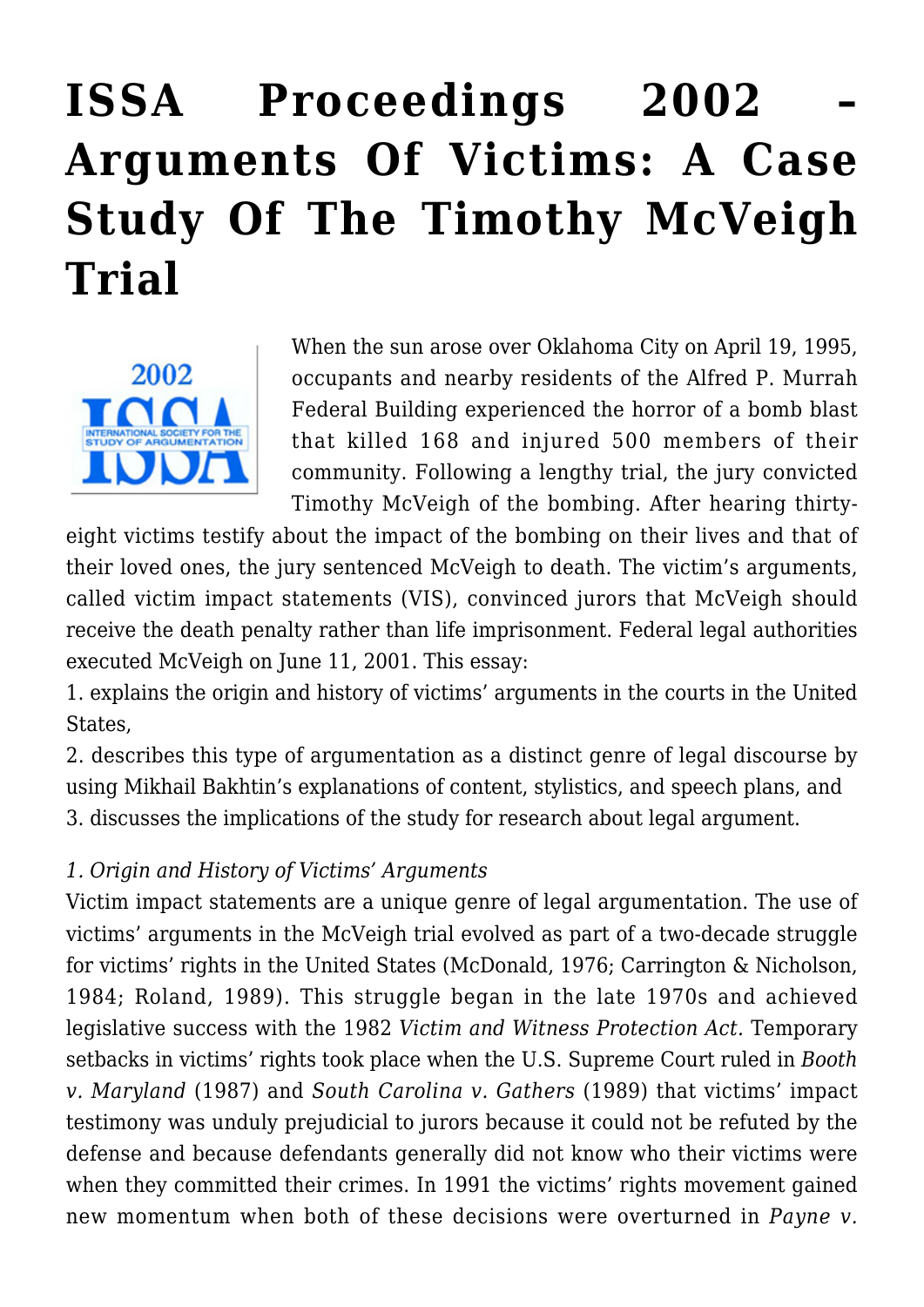*Tennessee*. Even more voice was given to victims in 1994 through *The Violent Crime Control and Law Enforcement Act* which permitted both the use of the death penalty and VIS in federal trials.*U.S. v. Timothy James McVeigh* (1997) was the one of first federal capital cases to be tried under this statute.

Victims (often with the assistance of attorneys) justify the death penalty for a defendant because of the suffering they have experienced as a result of a crime. Some VIS are presented to the judge in the form of written arguments; others are read to jurors by a court official. Still others are both written and presented orally to the judge and jurors. In general, victims state their names, describe economic losses or physical injuries, identify changes in their physical or psychological well being, and/or explain the general effects of an offense (Schneider, 1992). The arguments from victims provide evidence about "any harm, including financial, social, psychological and physical harm, done to or loss suffered" by a victim at the hands of the accused (*Victim and Witness Protection Act*, 1982, 32).

Additionally, the arguments provide the witnesses with two kinds of witnessing; they give eyewitness testimony to the effects of a crime, and they also allow victims to bear witness to the grief and emotional hardships that cannot be seen (Oliver, 2001, 16). In other words, the arguments have both an outer voice that addresses a jury and an inner voice that gives agency to their subjective experiences and allows them to work through their grief. VIS are personal accounts of the harm suffered by victims that "particularizes" experience and "invites empathic concern" in ways that other legal arguments do not. The witnessing of the victims offers a silenced minority the opportunity to relate their grief in the guise of an argumentative form. In ways similar to literary genres, victim impact arguments are generative bundles of borrowed and reconstituted prosaic (everyday) utterances that speakers socially construct to express their intentions in specific contexts (Bakhtin, 1986). Genres eventually achieve relative stability, but they are never completely replicable or "never perfectly designed," because the speakers who create them "make do with the resources they have at hand." Additionally, genres have unpredictable qualities that develop from "unforeseen byproducts" in "unexpected ways" (Morson & Emerson, 1990, 45). The lack of replicability and predictability of genres outlined by Bakhtin (1986) applies to legal discourse since each trial results from similar indictments litigated by different participants in courts operated under diverse rules and procedures.

Even though some in the legal community promote this kind of testimony, many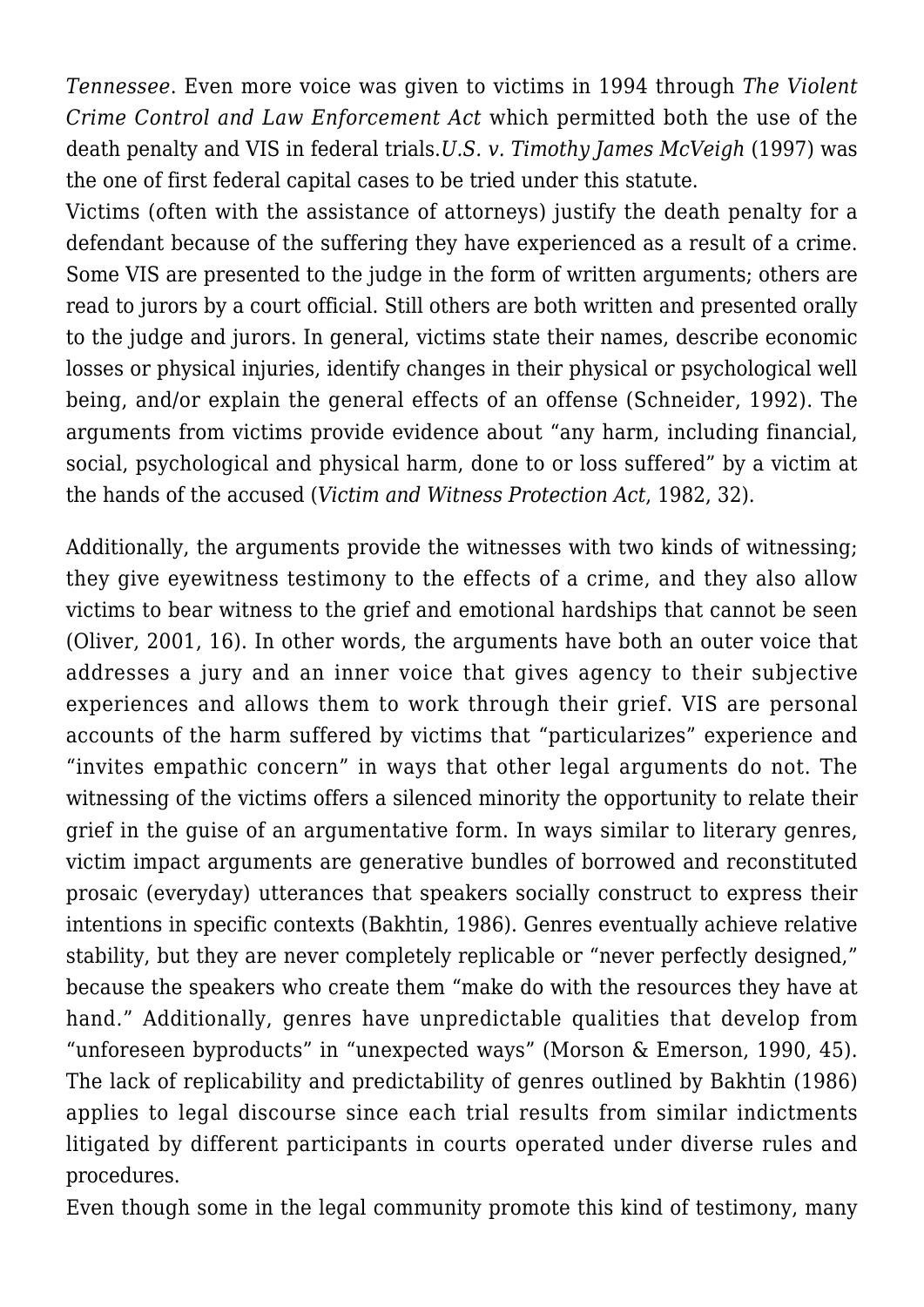others question its use. For example, Talbert (1988) claims the emotional content of VIS has the potential to inflame the jury and to upset the legal norm of treating similar crimes with similar sentences (210). Clark and Block (1992) also object to the use of VIS because this kind of argumentation can lead to personalized and arbitrary sentences, the victims "are unintended or unknown" by the offender (49), and the sentencing process creates a "mini-trial" in which irrefutable evidence is presented by the government (50). In the McVeigh trial, judges and attorneys agreed that the VIS should contain limited emotional content, describe the victims' pain and suffering, be presented in an objective manner, and prove the aggravating factors alleged by the government. Aggravating circumstances are justifications for the death penalty. Specifically, prosecutors argued that McVeigh caused the 269 deaths and hundreds of injuries after planning and premeditating the bombing and that he killed federal law enforcement officers through his criminal actions. From the perspective of the law, the goal of the impact statements was to promote moral reasoning among jurors based on weighing the evidence about aggravating factors, such as premeditation, intent, viciousness, and lack of remorse, against mitigating factors, such as a difficult upbringing that may have led the defendant to commit the crime. The family of the defendant did not persuade the jury that legitmate mitigating factors led to McVeigh's crime.

### *2. The Genre of Victim Impact Arguments*

Victims created the content of their testimony by piecing together conversations and recollections from their everyday experiences. Bakhtin (1986) refers to these fragments of everyday conversation as "the prosaic." More specifically, Morson and Emerson (1990) conclude, "The everyday is a sphere of constant activity. The source of all social change and individual creativity, the prosaic is truly interesting and the ordinary is what is interesting" (23). This prosaic discourse consists of fragments that the speakers have heard from others. When speakers piece together these fragments in ways that achieve their goals in a particular speech situation, they create new genres. Specifically Bakhtin (1986) concludes that genres result from speakers combining the prosaic informal speech of greetings, conversations, vocalized memories, and expressions of feeling with the formal utterances of reports, speeches, and letters. Similarly, the VIS presented at the McVeigh trial combined the informal utterances from victims' conversations and experiences with formal utterances they had learned from the media and other public speakers. In this way, the victims in the McVeigh trial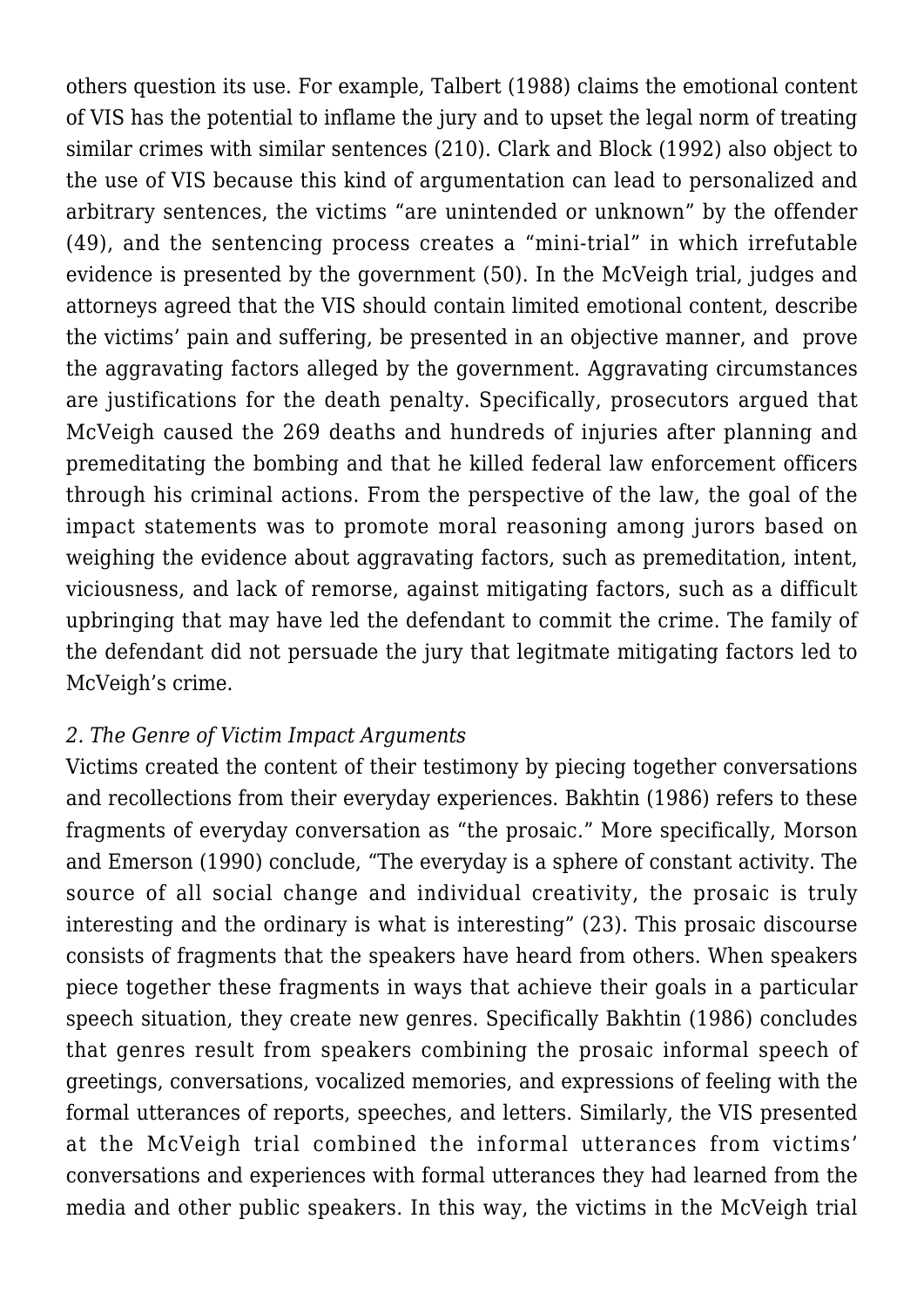reconstituted ordinary discourse to achieve their extraordinary goal of promoting the death penalty. In the McVeigh trial, the victims appropriated and then reconstituted various kinds of prosaic utterances. One cluster of VIS came from the parents of children who died in the daycare center at the Murrah Federal Building. One mother, Sharon Coyne, spoke about the death of her baby on the day of the bombing. Prosecutor Hartzler asked questions to structure this victim's narrative. Coyne began by establishing the circumstances and background, and then she quickly moved to her recollections of her deceased child. As she presented her statements of grief, Coyne borrowed descriptions and images from previous contexts:

Hartzler: It's true that you had a daughter… And her name was Jaci Rae?… And can you tell the jury a little bit about Jaci?

Coyne: Jaci – Jaci was (sic) blue eyes, big blue eyes, blond hair. Well, she had very, very little hair. Beautiful smile. She just – she didn't have but two teeth. She waited kind of late to cut teeth. She was a serious ham. She loved to be in front of the camera… And she never knew a stranger. I think that the most distinguishing characteristic about Jaci was her unconditional love for me. . . . She loved to cuddle.

(*U.S. v. Timothy James McVeigh*, 1997, June 5; all subsequent victim impact statements come from the trial transcripts and are cited by date).

The prosecutor followed Coyne's descriptive recollection by projecting photographs of Jaci Rae with her family on huge screens for jurors to see. Coyne's testimony appropriated words and phrases from everyday information that a mother tells her friends and family about her child:

Hartzler: How old was Jaci in April of 1995?

Coyne: Jaci was 14 months.

H: Could she talk?

C: She could. She said "Momma" and "Dada." We were working very, very, very hard on "Grandpa and Grandma"…

H: Could she walk?

C: She could; she'd been walking for about four months. I think if she had her way, she would have been running; but I was very overprotective. And she basically walked the straight and narrow, always on flat surfaces. And usually, if we got to anything difficult, I always picked her up…

Coyne concluded with explanations of the death of her child and the suffering it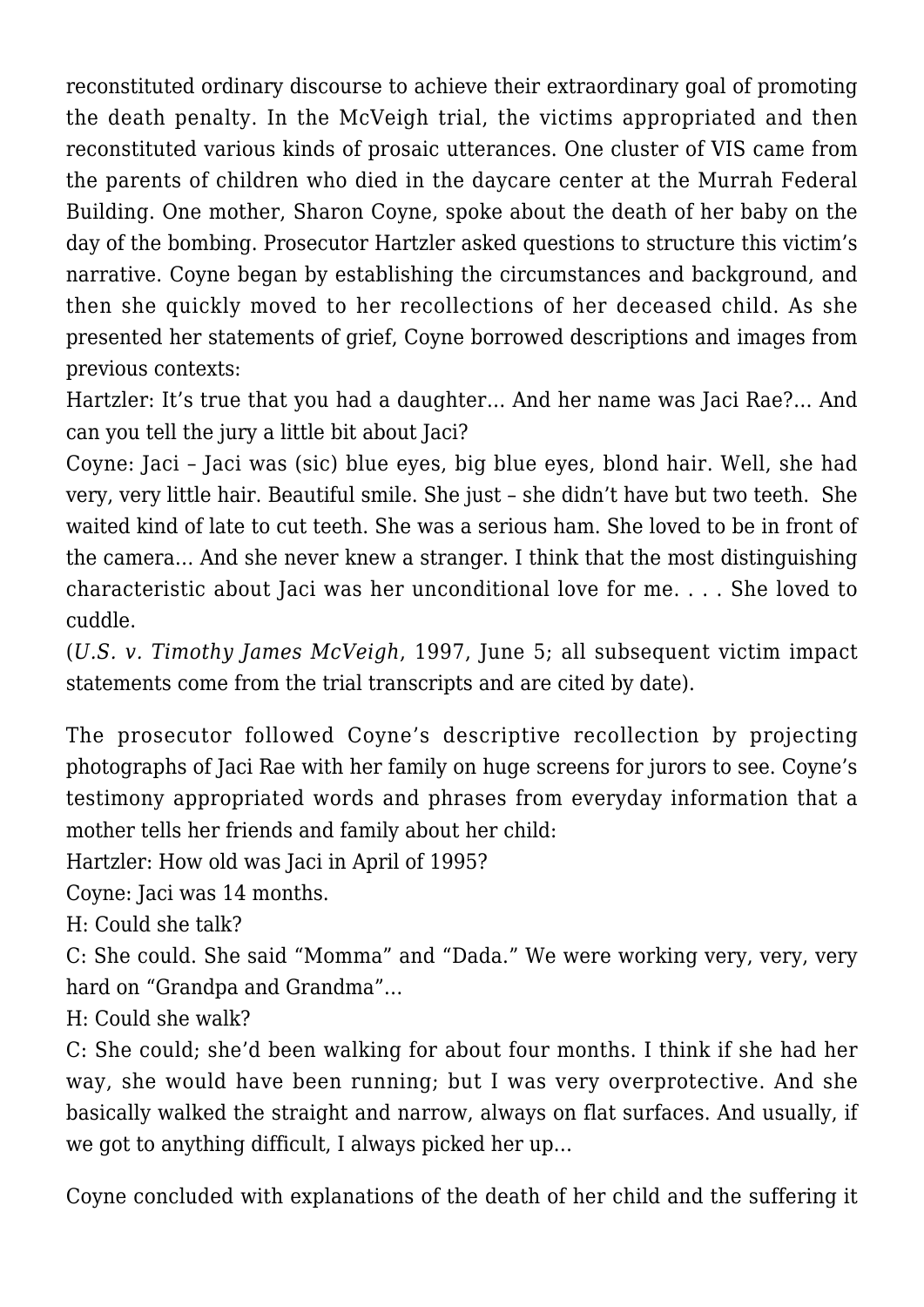caused her, reporting dates, times, and personal physical and psychological effects. The testimony continued:

H: And I know that you were at work that morning, and you heard and felt the explosion… I want you, if you will now Miss Coyne, to tell the jury what impact Jaci's death had on you and your family.

C: There's a lot of different things, different aspects. There's one physical aspect, which, as you know, my hair is falling out, my teeth (are) chipped off. I have a horrible memory loss when things get pretty stressful, but that's really nothing compared to constantly missing her… And I think in the end, by the time they finally told us that they found her body, it had been seven days, and I was just so incredibly thankful that they found her at all; and I felt lucky that I got to hold her wrapped in a beautiful receiving blanket made by my friend, Joyce. And that's the last thing that I held (1997, June 5).

Coyne's testimony imported descriptive imagery, conversational phrases from her child, and factual reports from her past family experiences into the content of her argument.With the help of the attorney's questions, she restructured and reconstituted this content to achieve the purpose of VIS. Not only did she recreate the content, Coyne added a distinctive style using the words of her child so that her argument had multiple authors. She presented oral testimony that reflected her inner suffering. She also gave the dead baby a "voice within" her own voice, a process Bakhtin (1986) calls "echoing" (88). The echoing of the baby's words had a dual persuasive effect. First, it allowed jurors to imagine the personality and the innocence of the baby as a victim. Second, it permitted the mother to use a double voice, showing the physical suffering of her baby and the subjectivity of her own psychological pain.

In addition to the borrowing of prosaic utterances, themes, stylistics, and speech plans illuminate the distinctive properties of this argumentative legal genre. Bakhtin (1986) explains:

Thematic content, style, and compositional structures (speech plans) are inseparably linked to the whole of the utterance and are equally determined by the specific natures of the particular sphere of communication. Each separate utterance is individual, of course, but each sphere in which language is used develops its own relatively stable type of these utterances. These we may call speech genres. (60)

Any new genre, according to Bakhtin (1986), combines simple utterances into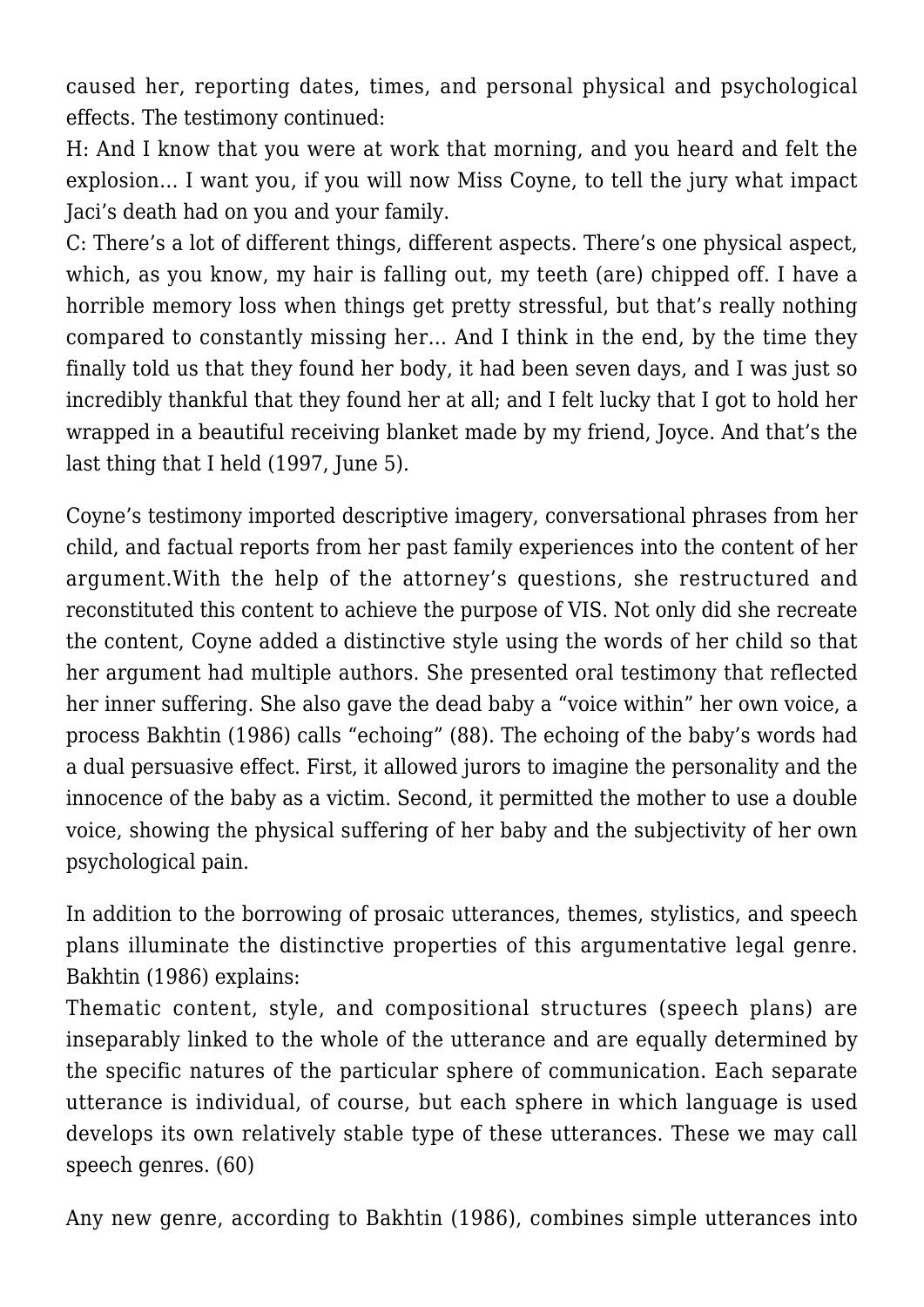more complex ones. When complex utterances subsume simple ones, a new genre evolves. In this case, speakers recreate a new discourse from borrowed audiences by adopting different themes, adding new stylistics, and implementing speech plans. This kind of argument permits the victims to "work through" their grief by explaining it in subjective terms to others.

*Themes*. Speakers create themes that respond to the needs of a particular context. In the McVeigh trial, the victims used common themes and made similar claims about their experiences. The predominant themes of the victims' arguments in the McVeigh trial were the physical devastation caused by the bombing and the pain and suffering of the survivors. Prosecutors chose different types of victims to emphasize the three themes. Seven rescue workers emphasized the devastation theme. Two medical observers identified victims and gave technical data about their injuries. Three survivors described their injuries and recovery, and two videotapes graphically portrayed injuries to children. All other arguments came from relatives of those who died.

Themes differed according to speakers' experiences. Themes about the personal consequences of their loved one's death provided common content in the testimony of the relatives of the deceased. For example, Sonia Diane Leonard, wife of a deceased secret service agent, claimed, "I feel my heart looks like that building. It has a huge hole that can never be mended" (1997, June 4). Pam Whicher, wife of deceased Secret Service Agent Alan Whicher, lamented, "It is a little bit like learning to live without your arm. You still do what you do, but everything is changed" (1997, June 5). Each person used prosaic metaphors to bear witness to their personal suffering.

Rescue workers highlighted the devastation in their arguments. This testimony pointed to the extent and the brutality of the crime, an aggravating factor that justifies the death penalty. For example, Allan Prokop, a police officer, described the street scene immediately after the bombing:

There were people running from the building toward us injured, very bloody, crying, and screaming… There were people standing in the windows screaming for help… There were wires sparking inside, a real thick and heavy dust, a cloud. It was strangely quiet, except for the moans and cries from inside of the building (1997, June 5).

The other most poignant themes of physical harm and suffering came from victims who survived the bombing and continued to live with negative physical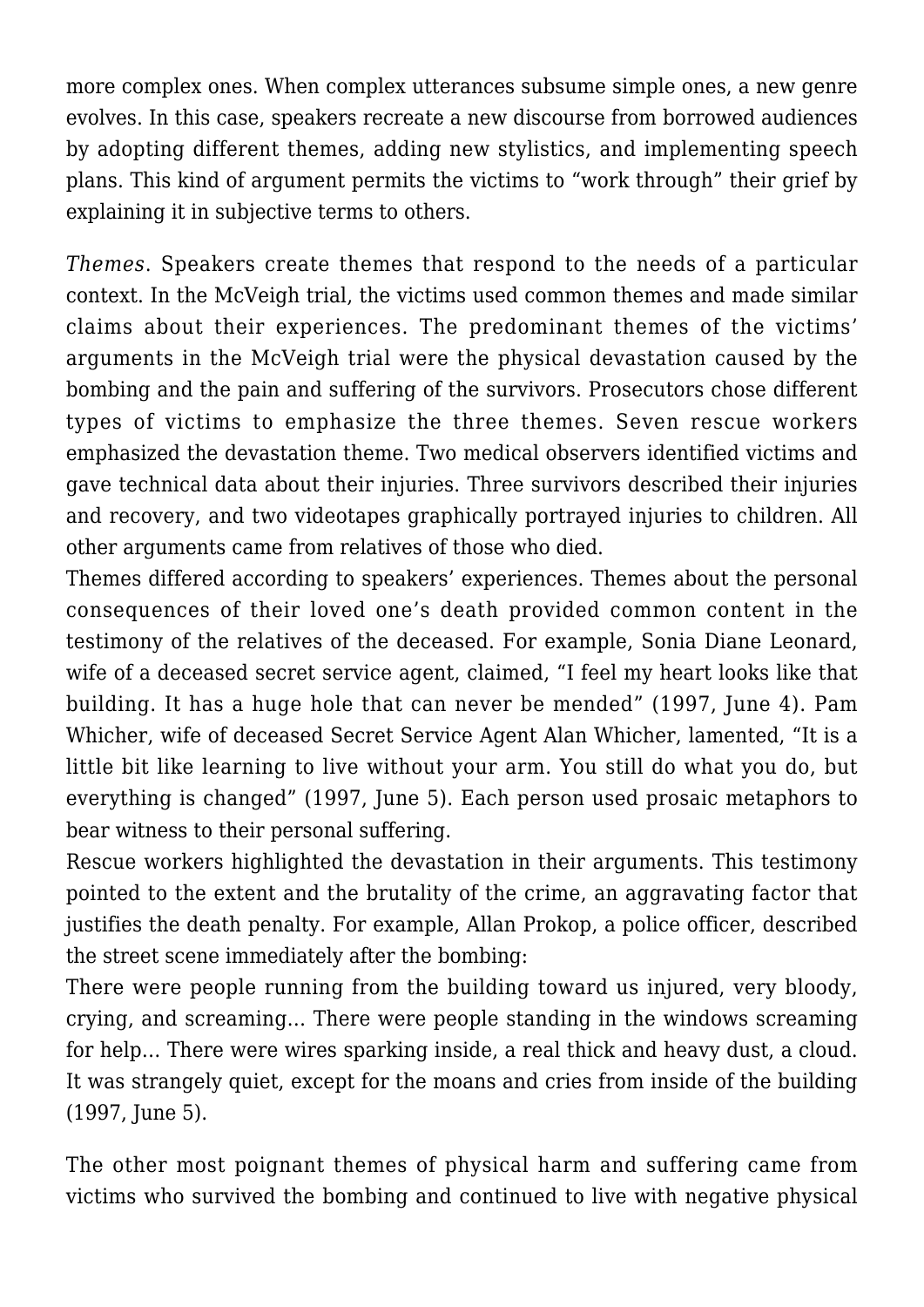and psychological effects. For example, Clifford Gayle, an employee of Housing and Urban Development, described his injuries in this way: "The left side of my face was crushed. It had a hole in… the skull – in the membrane between the skull and the brain. I had glass and concrete in my neck here, just barely missed an artery and a vein. My eye was hanging out, cut in five pieces" (1997, June 5). Other victims talked about fractures, collapsed lungs, long hospitalization, and reconstructive surgery. The VIS allowed them to speak the unspeakable.

Victims particularized their pain and suffering and, in doing so, recreated the bomb scene, put a face on the victims, and allowed jurors to hear, feel, and see the human impact of the bombing. Even a year after the trial ended, juror Vera Chubb recalled, "I needed to hear those people. I needed to touch them. I needed to hug them." Fighting back tears, she told reporters, "I knew it was going to be a hard day, but I didn't think this hard" (Romono, 1998, June 13, A1). Unlike most trial testimony, the victims' arguments provided facts, symbolize the affect, and thereby created strong emotional bonds between victims and jurors. According to Bakhtin (1996), the completion of a message occurs when the audience acts on the themes. The McVeigh victims finalized their theme twice, once at the sentencing hearing when the jurors stated that McVeigh should receive the death penalty and again a year after the trial when jurors met and greeted the victims. The victims' arguments created logical and affective connections with jurors that allowed their themes to justify the death penalty.

*Stylistics*. In addition to the themes, a second component of victims' arguments is what Bakhtin (1981) calls "stylistics," the language and tone of a discourse. Speakers choose words from earlier contexts and from other people in their immediate or past history. The style of any speaker is an accumulation of the "thinking and the language of other people (living and dead) whose ideas and words are part of the store of ideas in the language-user's head" (259). In the McVeigh trial, the victims chose words from everyday conversations, words of grief likely expressed or heard by them during the mourning process, phrases they heard from medical personnel, and language that they borrowed from stories in the media. The exact origins of the language cannot always be determined, but the process of appropriating words from others characterizes how genres are generally formed (Bakhtin, 1981, 242-59). Since the trial occurred two years after the bombing, victims had read and heard many different utterances about the tragedy and therefore could, and probably did, borrow from that content. The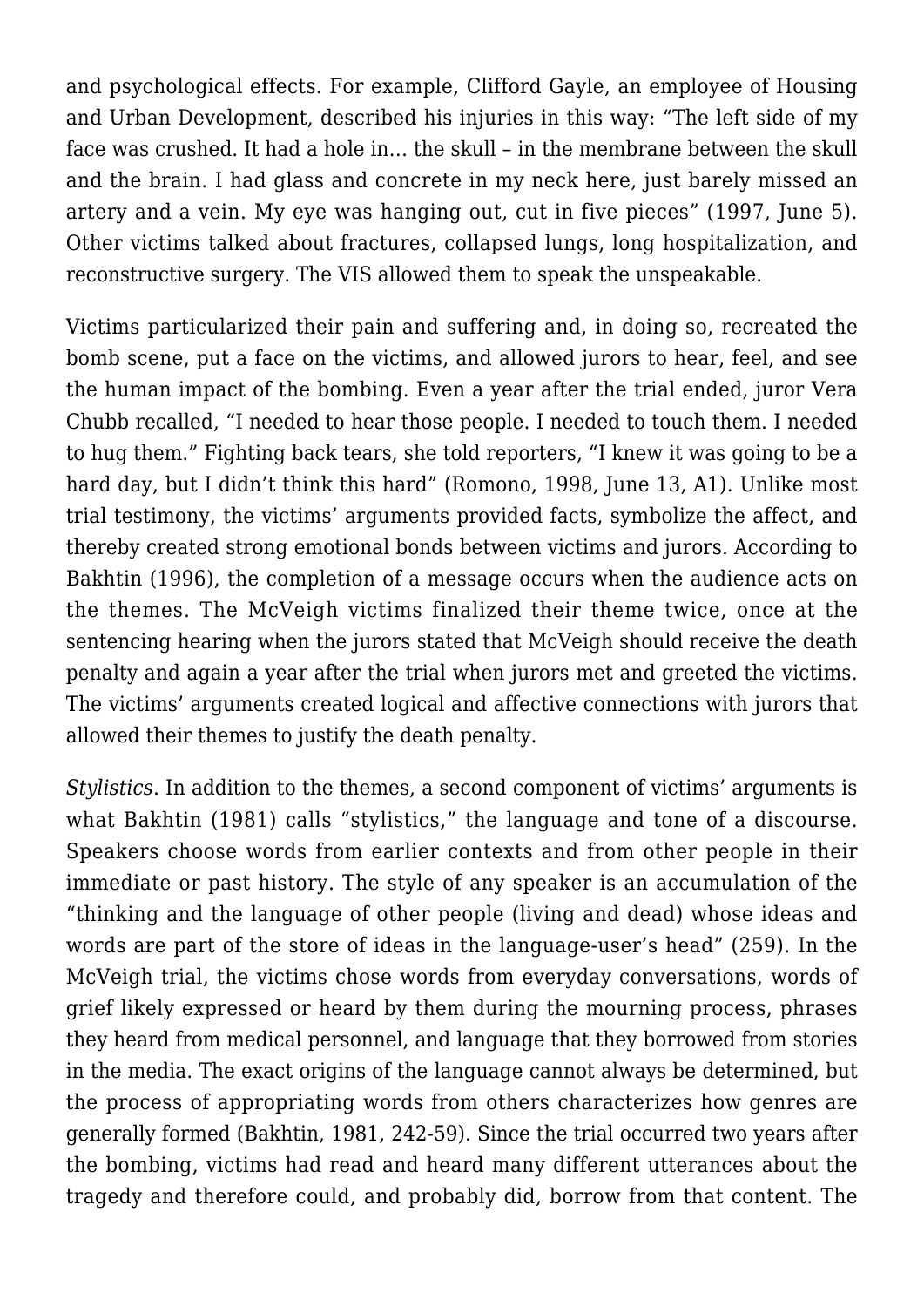victims used a tone that conveyed both their personal experience and public emotions about the bombing. The tone creates "an imprint of individuality" (Morson & Emerson, 1990, 134) because it expresses the emotional and evaluative attitudes of speakers, accentuates the speaker's personal experience, and achieves a 'stylistic aura' " (139). Many of the victims accentuated their content by echoing the emotions they experienced privately and by restating the feelings conveyed by those who observed the experience from the outside. This echoing of personal and public sentiments and the direct expressions of the victims' own experience constitute "the verbal vestments" of the discourse (Bakhtin, 1986, 88). In this trial, victims borrowed some of their style, both language and tone, from interpersonal conversations, feature stories in the media, and their knowledge of the appropriate speech content of eulogies and tributes.

Many of the victims imported the language and conveyed a tone characteristic of interpersonal conversations that name personal characteristics of others, refer to social routines, and make disclosures that give information about personal relationships (Ratcliffe & Hudson, 1988, 1-2). Sonia Leonard adopted this style when she referred to a work routine, identified personal characteristics, and disclosed information about her relationship with her husband:

I remember the Saturday before the bombing, he and I were working in the backyard and took a break for lunch, and I was stupidly complaining about what I thought had been a hard week–the week before. And what he said to me was, "Everything is attitude, attitude, attitude. And if you approach anything with the right attitude, it will be easier. And I've clung to those words the last two years, and they've helped a lot" (1997, June 4).

Leonard not only borrowed the interpersonal language from her previous experience, but she also adopted the "verbal vestments" of her husband's objective and rational tone.

Other victims reported observations as if they were feature stories borrowed from the news media. A feature is a human interest story in which journalists establish a setting, character, action, and a moral as they report their observations about an event (Garrison, 1990, 349-55). In contrast to a news story, a feature conveys the subjective interpretations of the reporter and engages the sentiment of the reader. This type of style characterized part of Officer Don Browning's story about an incident at the bombsite:

A man and his little girl approached us and, of course, they were talking to us and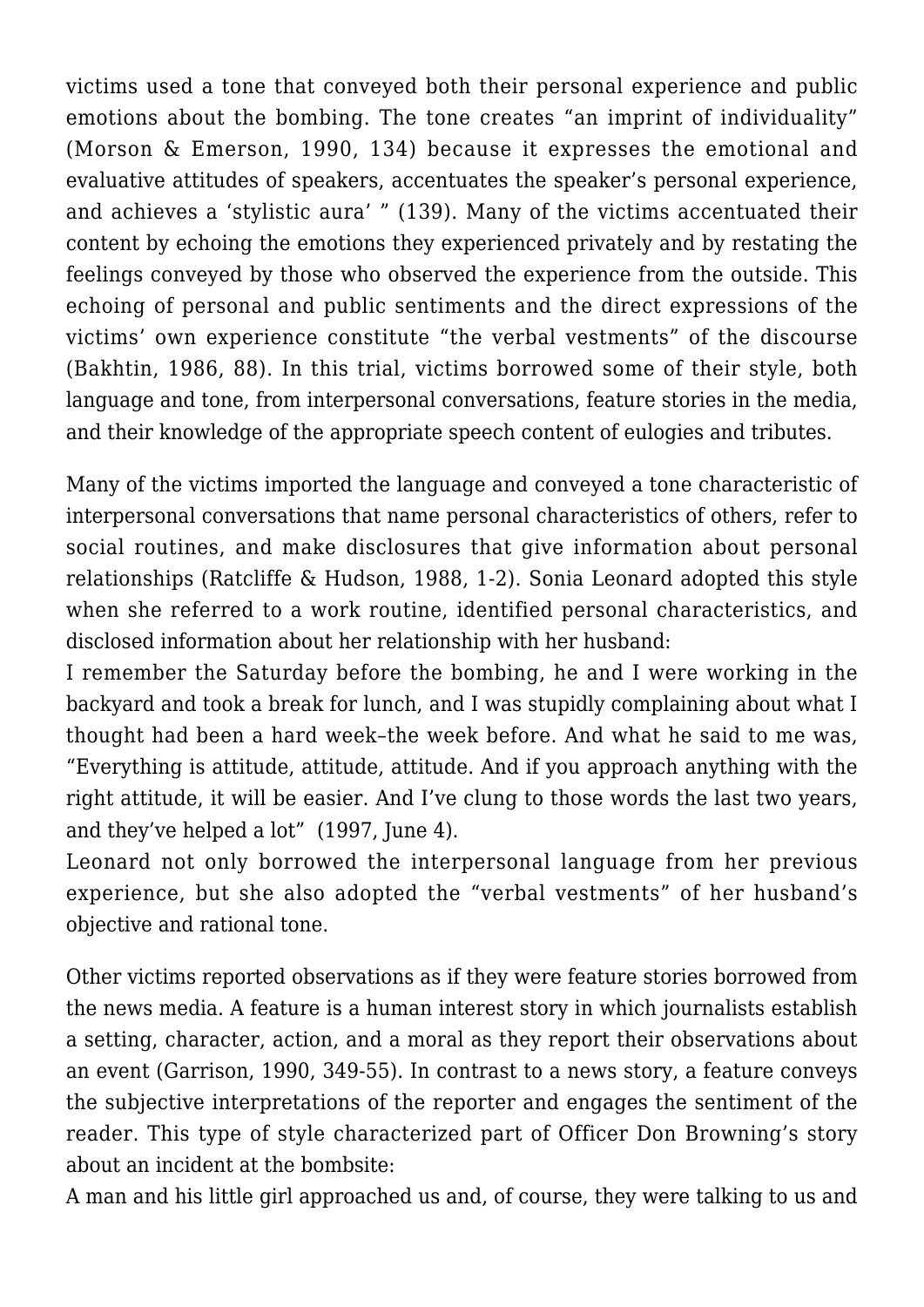they came up; and the father was thanking us for being there. The little girl was wearing a guardian angel pin on her blouse. She was probably five or six years old; and at that moment, I couldn't really understand what she was saying… And eventually her father helped me understand that she was saying the angel was a pin that she was wearing for her friends and that she was due to arrive at the daycare center at the Murrah Building at approximately 11:00 (on the day of the bombing). And we all gave her a little hug and told her how glad we were that she was okay. And she asked me if she could pet my dog. And she grabbed "Gunny" around his neck and hugged him close… and told him, "Mr. Police Dog, will you find my friends?"

Browning instantiated the qualities of a feature story; that is, he subjectively interpreted this experience to establish human interest for the courtroom audience, echoed the words of the little girl, and highlighted the child's uplifting character and hopeful dialogue as it had taken place in the tragic setting of the bombing rescue.

Other victims borrowed a eulogistic form that names the deceased persons' achievements, stresses their positive traits, uses stories to illustrate how they lived life, and conveys an attitude of respect toward the deceased (Ehninger, Gronbeck, McKerrow & Monroe, 1982, 363). An illustration of the eulogistic content appeared in the argument of Glenn Cetyl when he incorporated a letter written by his ten-year-old son Clint about his deceased mother:

I miss my mom. We used to go for walks. She would read to me. We would go to Wal-Mart. Sometimes at school maybe a kid will bring something up – and he was talking about show and tell – something new that he got and someone would ask him or her where they got it. And they usually say, 'My mom got it,' and that makes me sad. After the bomb, everyone went to my aunt's house, and my grandma took me to the zoo – my cousin and I to the zoo. While we were at the zoo, I bought my mom a ring. I bought it for whenever they found her. Sometimes at school around the holidays, I will still make my mom Mothers' Day and Valentine's cards like the other kids (do) (1997, June 6).

The statement names the positive experiences Clint had with his mother, echoes what his classmates sat about their mothers, indicates how the victim lived her life, and expresses personal sorrow and lamentation. The effect of this touching tribute evidenced the facts of the child's grief as well as the voice of his psychological suffering.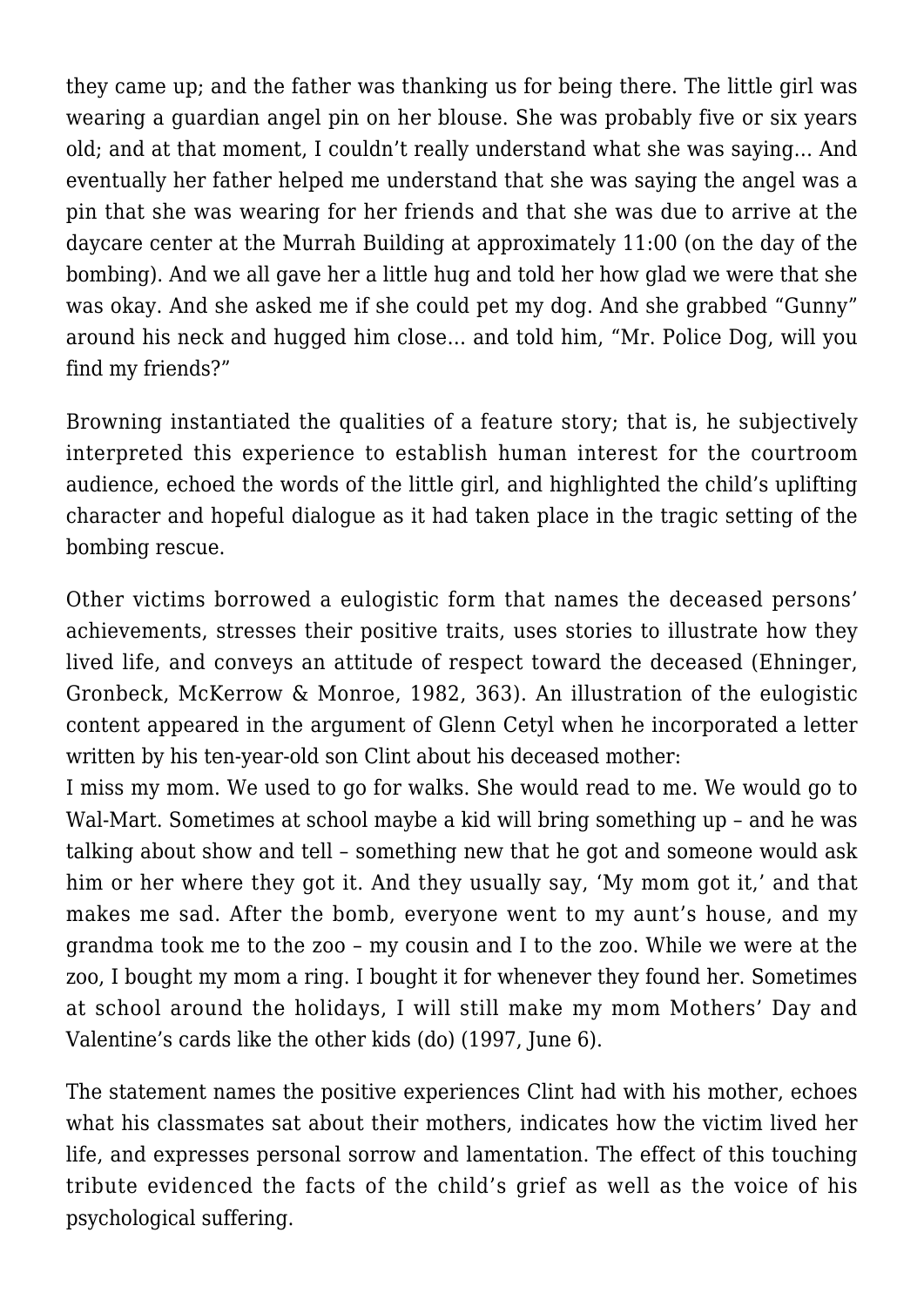The tone of victims' arguments at the McVeigh trial varied with speakers' choices of phrases and content. For example, when victims spoke about the productive lives of those killed, their tone was cheerful and positive. When they recollected events that typified their family members' traits, they used tones of humor, happiness, as well as sadness and longing. When victims stated the impact that the bombing had on them, they expressed a somber and sometimes angry tone. Some survivors and relatives of victims expressed hopefulness and the intent to get on with their own lives, and others related their experiences with personal depression and emphasized that their lives were forever changed by the effects of the bombing.

The stylistics of the McVeigh's victims provided an emotional imprint on jurors about the loss, pain, and suffering of the victims. The style often switched from objective reports of the victim's background and experiences to subjective accounts of their relationships with victims. The style also changed from factual and causal sequences that detailed events and actions to reflective and subjective accounts of those facts that pointed to personal suffering. Even though the attorneys encouraged victims to provide only factual reports, the language and tone of the speakers created sympathy and often evoked tears from jurors. Because the content necessarily focused on the victims, the style never was dispassionate. The stylistic component of the VIS achieved the goal outlined by the majority opinion in *Payne v. Tennessee* (1991); that is, the testimony of victims should encourage empathy and allow the victims to have a voice in the legal system. In this case the victims seemed not so much to gain empathy as to "perform" their testimony in a way that they brought a voice to unspeakable experiences. Oliver (2001) calls this process "witnessing," a process of "testifying to both something you have seen with your own eyes and something that you cannot see" (86). The witnessing created a style for the victims' arguments that clearly energized and emotionalized the content with verbal vestments that contained the signature of personal victimage.

*Speech Plans*. Speakers promote their themes and convey their style through what Bakhtin (1986) calls "speech plans" or compositional features. He explains that speakers create genres according to

- 1. the topic about which they are speaking,
- 2. the "addressees" to whom they are speaking, and
- 3. the expectations of how they will be understood (p. xvii).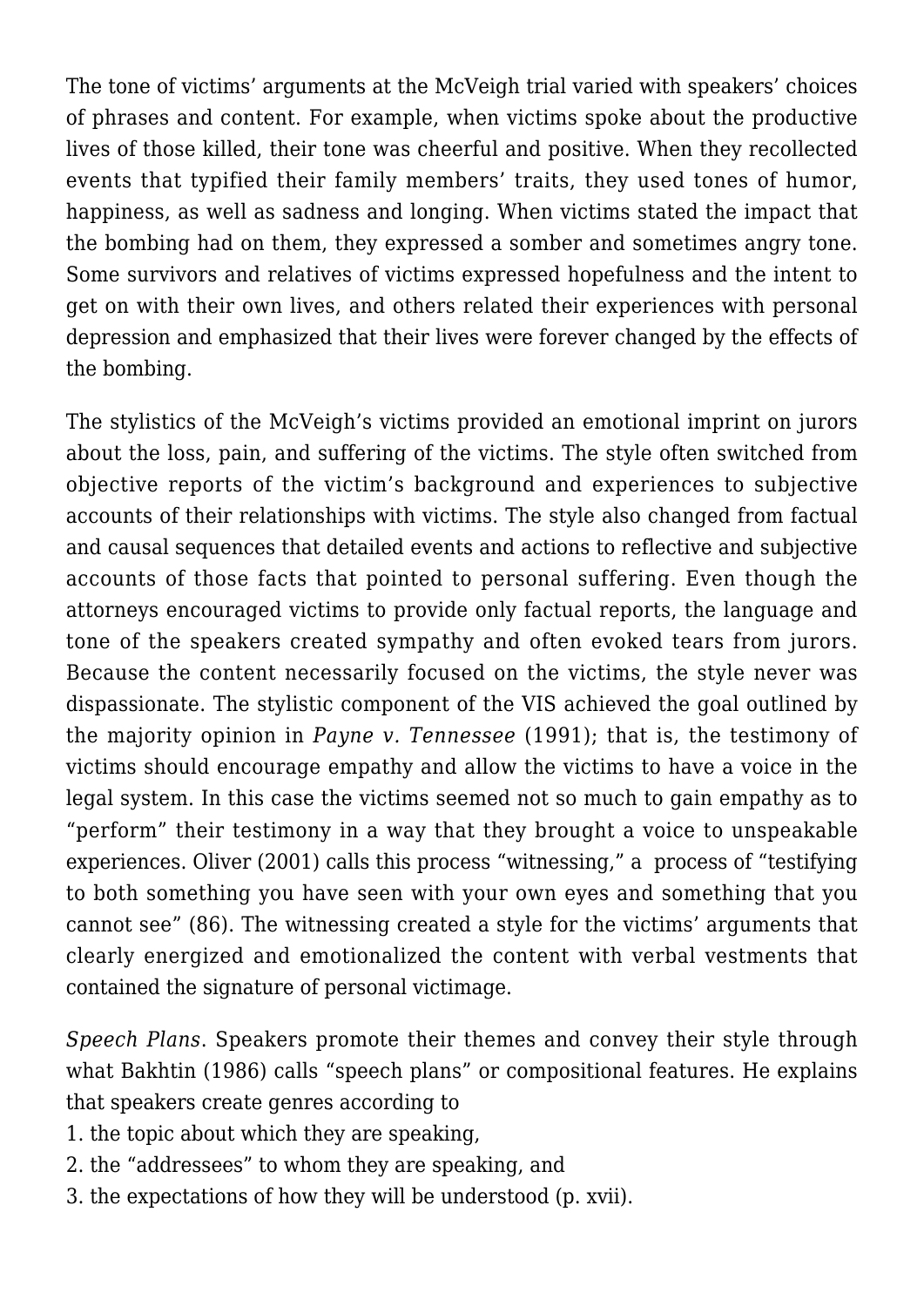Attorneys affected the composition of the victims' arguments in the McVeigh trial through three different kinds of questions that allowed victims to identify themselves, describe how deaths or injuries occurred, and state how the bombing incident adversely affected their lives.

The trial audience for the VIS was complex. Even though the jury seemed to be the primary audience, the goal of the victims' arguments was take into account human moral standards. Bakhtin describes audiences as "addressees." He notes that addressees are a composite of several different interpretive perspectives. One type of addressee was the speaker that uses his or her discourse to express and inner voice and to reflect personally on the content and themes presented in the speech. The victims' themes and evidence recalled the facts of the crime and reflected on the impact the crime has had on their lives. The second type of addressee is the audience that decides or acts upon the discourse. In this case, the post-trial remarks of jurors to the press indicated they believed and acted as the victims wanted. A third type, the "superaddressee," consists of an ideal audience possessing the knowledge and the insight to understand the meanings the speaker sought to convey (Morson & Emerson, 1990, 135). In this case, victims viewed the superaddressee as a moral authority that shared their belief in the guilt of McVeigh, desired his punishment, and accepted death as a moral solution for the crime.

VIS are a unique genre of trial argumentation that involves testimony about what victims "have seen with their own eyes," the horror created by the crime, and "bearing witness to something that cannot be seen," the subjective experience of their suffering (Oliver, 2001, 18). Effective victims' arguments, in ways similar to other speech genres, create self reflection, induce action from designated decision makers, and seek morally grounded actions. The victims in this trial created speech plans in several stages. First, they formulated their statements by conversations with self, answering questions about what should be said, how it should be phrased, and what moral conclusions should be drawn. Next, victims made additional adjustments creating themes and choosing a style to accommodate the expectations of attorneys and the judge and to dialogue with the jurors about the meaning of their suffering. The legal rules permitted victims to create arguments within specific parameters of weighing aggravating and mitigating circumstances and of engaging in moral reasoning. Finally, the victims designed their statements for a superaddressee, an omniscient judge, who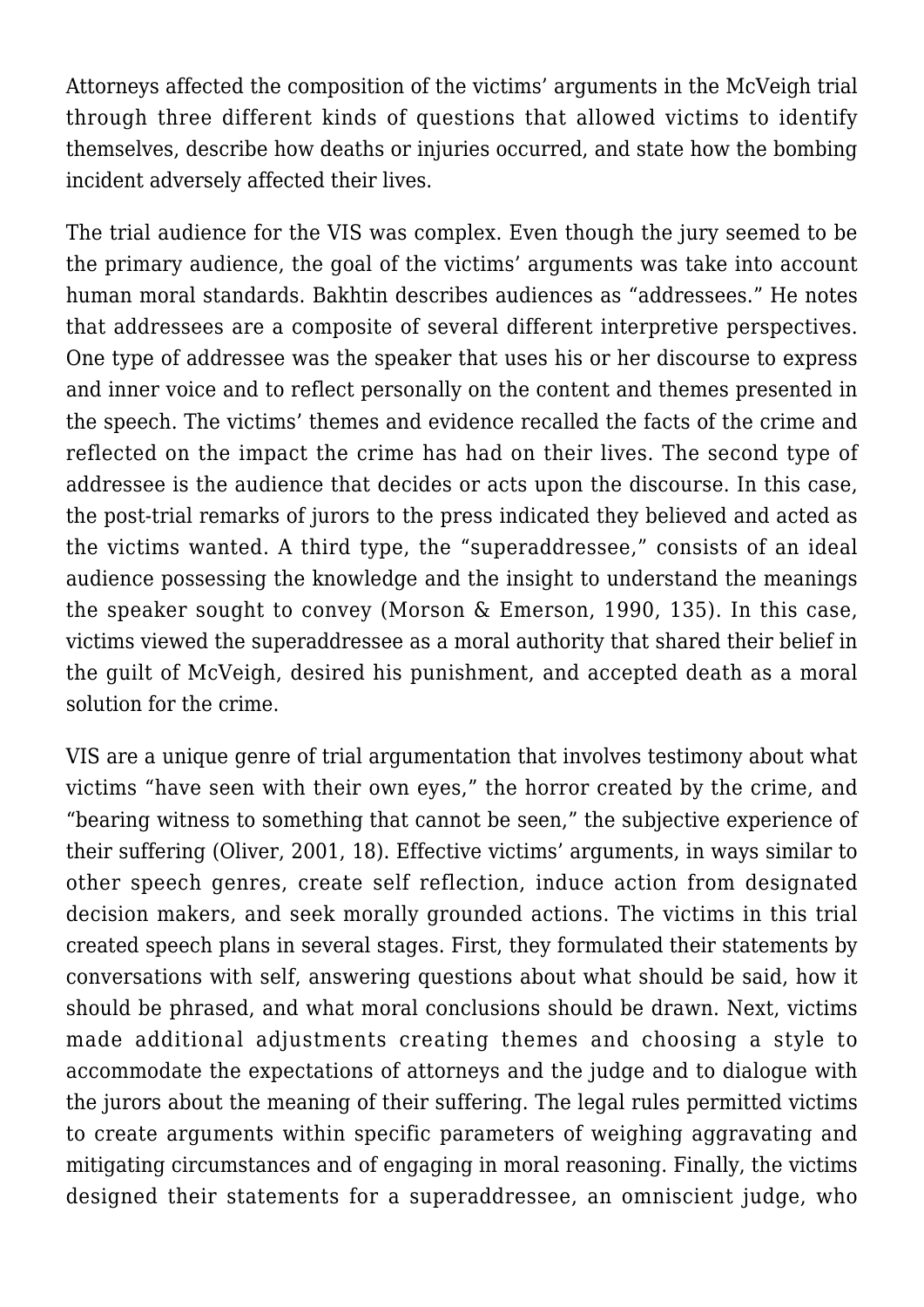understood their sorrow and suffering perfectly and agreed about how justice should be done. In this way, the victim's conception of the addressees likely affected their ability to perform this legal genre of victim impact arguments.

Survivor Susan Urbach's arguments conveyed different themes and styles and showed that she was speaking to all of the audiences described above. At the time of the bombing, Urbach worked as the regional director of the Oklahoma Small Business Development Center, located in the Journal Record Building across the street from the Murrah Federal Building. Prosecutor Beth Wilkinson conducted the examination, asking Urbach to recollect the day of the bombing.

Wilkinson: Tell us what happened to you at 9:02 on April 19.

Urbach: Well, at 9:02 I was standing in the doorway of my office. The appointment was running late, and we were kind of making bets on whether or not he'd actually show… And the woman who was… going to be doing the seminar was standing next to me… And another of my staff members was in the office… W: Did you feel the explosion?...

U: And the building just shook so badly that you couldn't even stand. And at that point in time, I started feeling things fall on me. I had a very, very large blow to the head that hurt, and rubble – things were falling on me. The concrete wall fell on me, and the window exploded into my back and then the ceiling came crashing down all over me…

W: Were you able to dig yourself out of the rubble eventually?

U: Yes. I got some very unusual strength to be able to dig myself up out of the rubble, and we didn't stop to look at anything. I mean we just immediately headed for the door…

W: And on what side of your face were you wounded?

U: Everything was on the left side. There is like a half swastika kind of wound that started underneath the eye and goes down to my laugh line, several large lacerations that went from like my ear to my chin. My ear was totally cut in half all the way through the cartilage… (1997, June 5).

The testimony began with prosaic descriptions of office work presented in a conversational tone, but proceeded next to a feature-story-like description of the physical effort of digging herself out of rubble and then to the graphic imagery of personal suffering – lacerations and swastika-like cuts. Her remarks mixed the formal terminology she had heard from medical practitioners with personal and informal language characteristic of interpersonal conversations. She addressed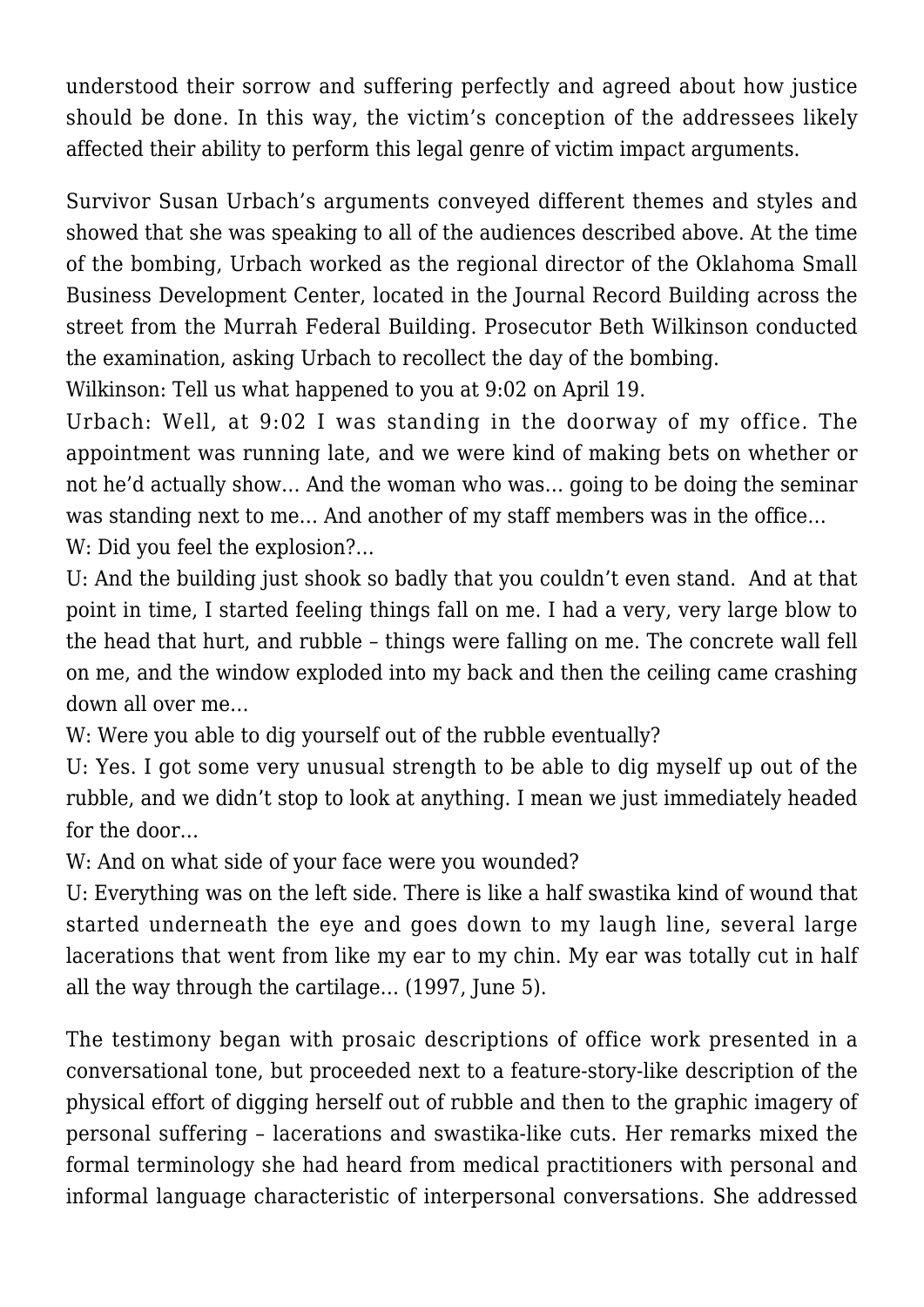her attorney by identifying her profession and the location of her job to the bombsite. Her testimony about what she saw and what she could not see adopted the point of view, language, and tone of a victim.

For example, the last segment of Urbach's testimony conveyed the moral meaning she had attached to her experience. She reflected through a kind of inner speech about the personal meaning of her experience and established ideals for her external addressees about how other victims should perceive their scars and healing:

W: And how do you feel about your scar today on your face?

U: Well, it's my badge of honor.

W: What do you mean "badge of honor"?

U: Well, to me you see, a scar – and any scar, tells a story. And the story it tells is… a story of a wounding and healing that goes along with that wounding. And the more deeply you're wounded, the more healing that must come your way, that you must experience for that wound to close up and for you to get your scar. I mean, you don't get your scar unless you've been wounded and you have been healed. And I've got my scar.

W: So you're proud of your scar.

U: Yes (1997, June 5).

Urbach's speech plan showed how she used self reflection and an inner voice to understand her pain, persuaded jurors about the horror of the bombing, and addressed an ideal audience who righteously could judge her suffering. Unlike some of the other victims, Urbach provided an explicit moral interpretation and an idealized understanding of her experience. The style of victims' statements, in ways similar to other argumentative discourse, depends on the knowledge and verbal sophistication of the speaker.Victims with high levels of knowledge and education, credentials Urbach had, likely expressed their victimage with more complex and reflective content than victims without such training. Nonetheless, all of the victims' arguments borrowed some utterances, themes,and stylistics from others in order to formulate their own discourses.

## *3. Implications*

Victim impact statements are a distinct genre of courtroom argument. The victims' arguments in the McVeigh case evolved first from the social movement for victim's rights, became part of specific legal statutes and opinions, and finally entered into the immediate legal and personal situations of the trial participants.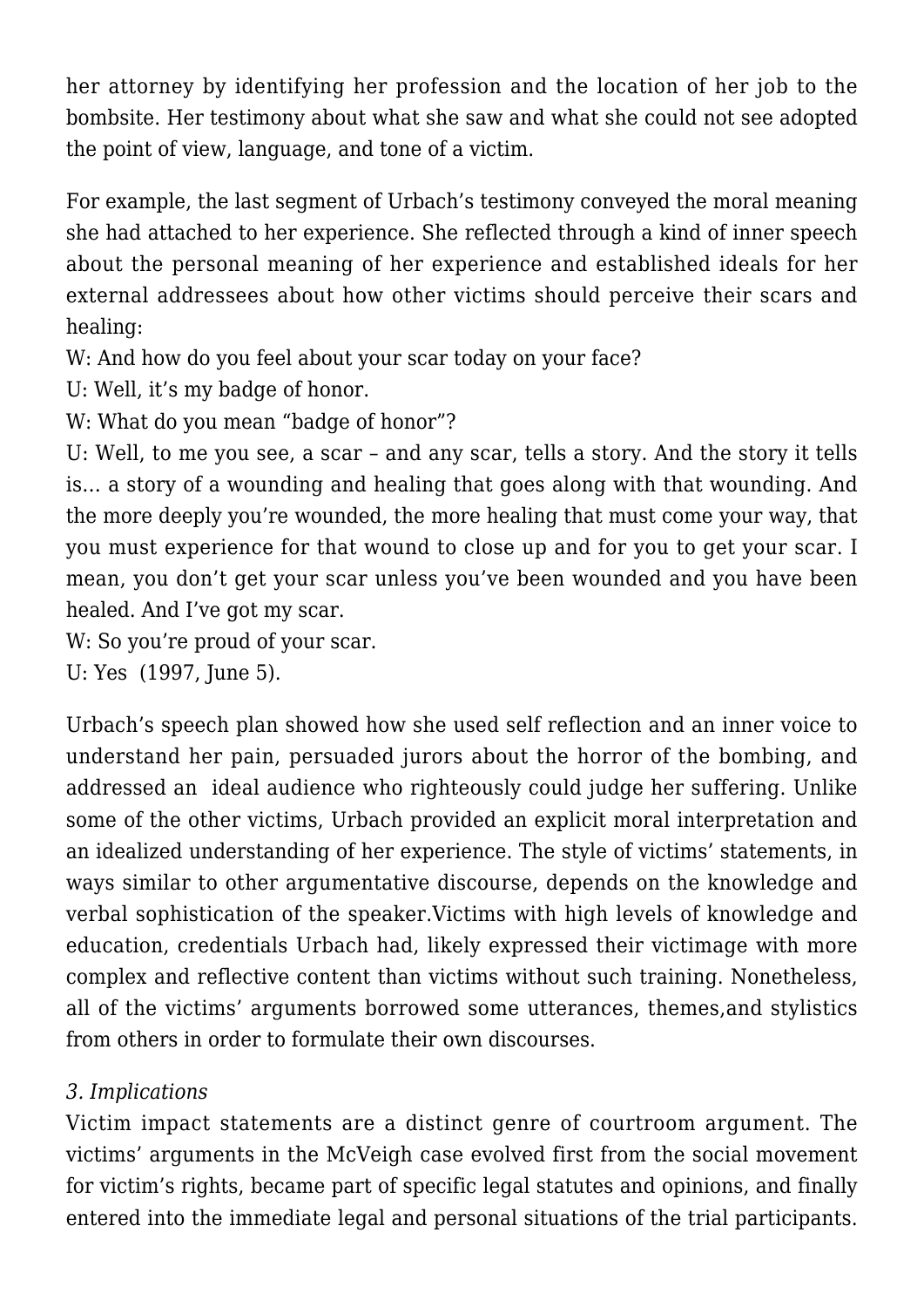The type of legal argument provides a double sense of testifying about what the victims observed and what others could not observe. To constitute this genre of legal argument, victims appropriated utterances from other contexts to achieve a specific goal. They developed their arguments by formulating their themes and style after a reflective dialogue with self; then they adjusted their testimony to the rules and expectations of their legal audience of the judge, attorneys, and jurors; and finally, they reflectively and subjectively interpreted their experiences in the terms of morality and justice accepted by the ideal audience of the superaddressee. At the same time, these complicated speech plans made vivid and factual contrasts between how the victims lived before the bombing and their present lives. This kind of argument contains facts and causal explanations dressed in the verbal vestments of suffering and hope in order to facilitate the moral reasoning of the jurors about the death penalty and to provide a voice for the victims. Even though legal standards try to preclude passion and feeling, the testimony of the victims necessarily is subjective and evokes affective responses because the victims carefully borrow themes and stylistics and create speech plans that allow them to witness through both an outer voice of objective fact reporting and an inner voice of subjective reflection. This study highlights the difficulty of moral reasoning in death penalty cases.Victims' rights advocates view the use of impact statements in the McVeigh trial as proof of the success of the movement. In contrast, some legal scholars (Bandes, 1996) continue to see victims' statements as a controversial type of formal legal argument because the emotional features have the potential to trump the factual and logical argumentation. This essay takes the position that victims' arguments are persuasive because they allow arguers to give witness to the seen and the unseen, combine logical and emotional proof, and express multiple personal and social voices through the borrowing and reconstituting of themes and stylistics and the adoption of innovative speech plans that appeal to jurors' assumptions about justice and morality.

#### REFERENCES

Abramovsky, A. (1992). Victim impact statements adversely impacting upon judicial fairness. *St. John's Journal of Legal Commentary*, 8, 21-33.

Bakhtin, M.M. (1981). *The dialogic imagination: Four essays.* (C. Emerson & M. Holquist, Trans.). Austin: University of Texas Press.

Bakhtin, M.M. (1986). *Speech genres and other late essays.* (V. W. McGee, Trans.). Austin: University of Texas Press.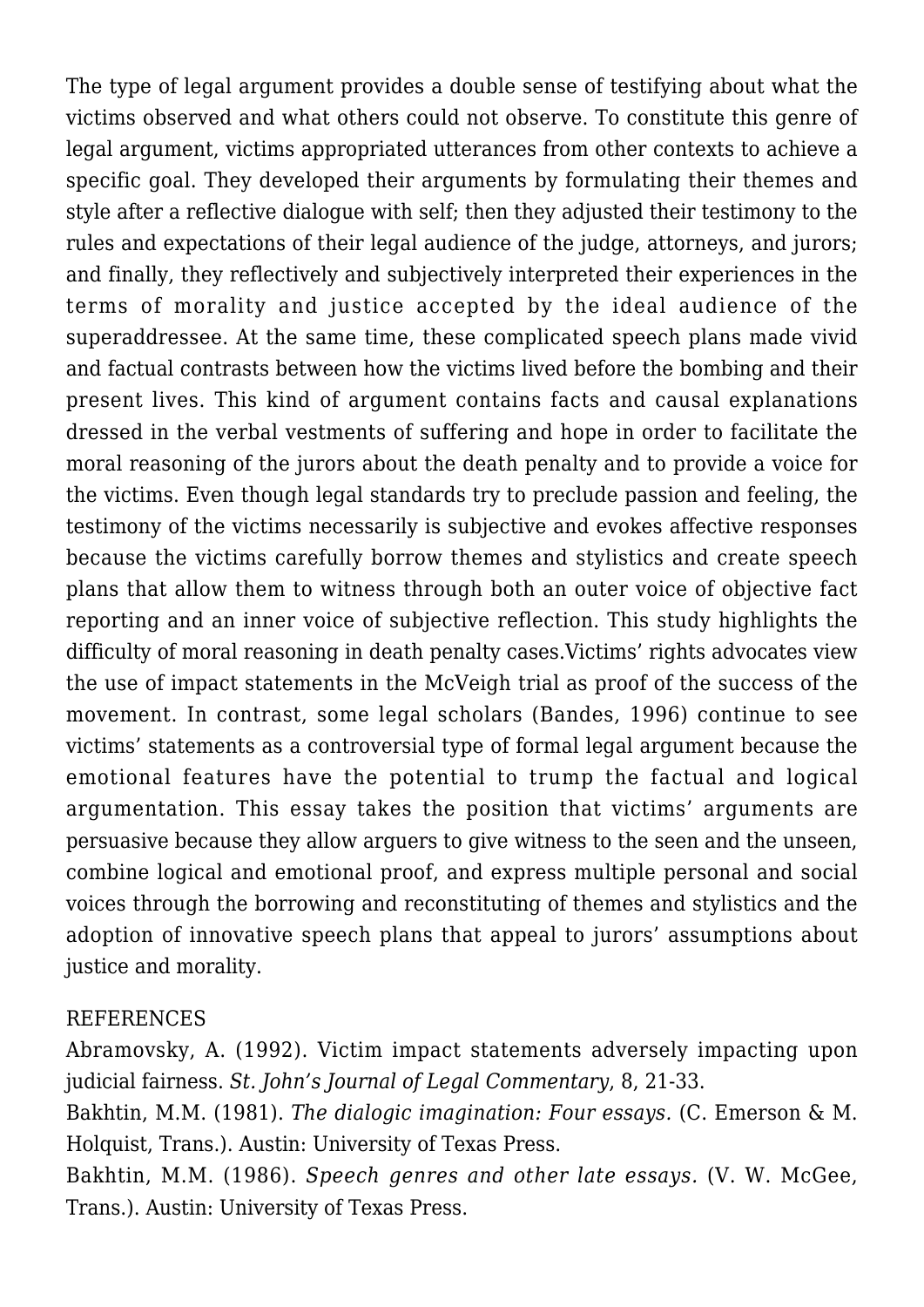Bandes, S. (1996). Empathy, narrative and victim impact statements. *University of Chicago Law Review*, 63, 361-412.

*Booth v. Maryland*, 482 U.S. 496 (1987).

*Carolina v. Gathers*, 490 U.S. 805 (1989).

Carrington, F. & Nicholson, G. (1984). The victims' movement: An idea whose time has come. *Pepperdine Law Review*, 11, 1-13.

Clark, C. & Block, T. (1992). Victims' voices and Constitutional quandaries: Life after Payne v. Tennessee. *St. John's Journal of Legal Commentary*, 8, 35-64.

Ehninger, D., Gronbeck, B. E., McKerrow, R. E., & Monroe, A. (1982)*. Principles and types of speech communication*. Glenview, IL: Scott, Foresman and Company. *Federal victim-witness coordinators as a resource* (1996). Washington, D.C.: Office for Victims of Crime.

*Federal rules of criminal procedure* (1994). 18 U.S. C., Section 3552, Rule 32C.

Garrison, B. (1990). *Professional news writing*. Hillsdale, NJ: Lawrence Erlbaum Assoc.

Gewirtz, P. (1996). Victims and voyeurs: Two narrative problems at the criminal trial. In: P. Brooks and P. Gewirtz (Eds.). *Law's stories: Narrative and rhetoric in the law* (pp. 135-61). New Haven: Yale University Press.

Goldstein, A. S. (1982). Defining the role of the victim of criminal prosecution. *Mississippi Law Journal*, 52, 515-561.

Hall, D. J. (1991). Victims' voices in criminal court: The need for restraint. *American Criminal Law Review*, 28, 233-266.

Hasian, M. (1997). Judicial rhetoric in a fragmentary world: "Character" and storytelling in the Leo Frank case. Communication *Monographs,* 64, 251-69.

Henderson, L. N. (1985). The wrongs of victims' rights. *Stanford Law Review*, 37, 990-1006.

Henderson, L. N. (1987). Legality and empathy. *Michigan Law review*, 86, 1551-74.

Hoffman, D. (1998). *The Oklahoma City bombing and politics of terror.* Venice, CA: Feral House.

Leyh, G. (Ed) (1992). *Legal Hermeneutics: History, theory, and practice*. Berkeley: University of California Press.

Matlon, R. J. (1988). *Communication in the legal process.* New York: Holt, Rinehart, & Winston.

McDonald, W. F. (1976). Toward a bicentennial revolution in criminal justice: The return of the victim. *Pepperdine Law Review,* 13, 649-73.

Minow, M. (1993). Surviving victim talk. U.C.L.A. *Law Review*, 40, 1411-32.